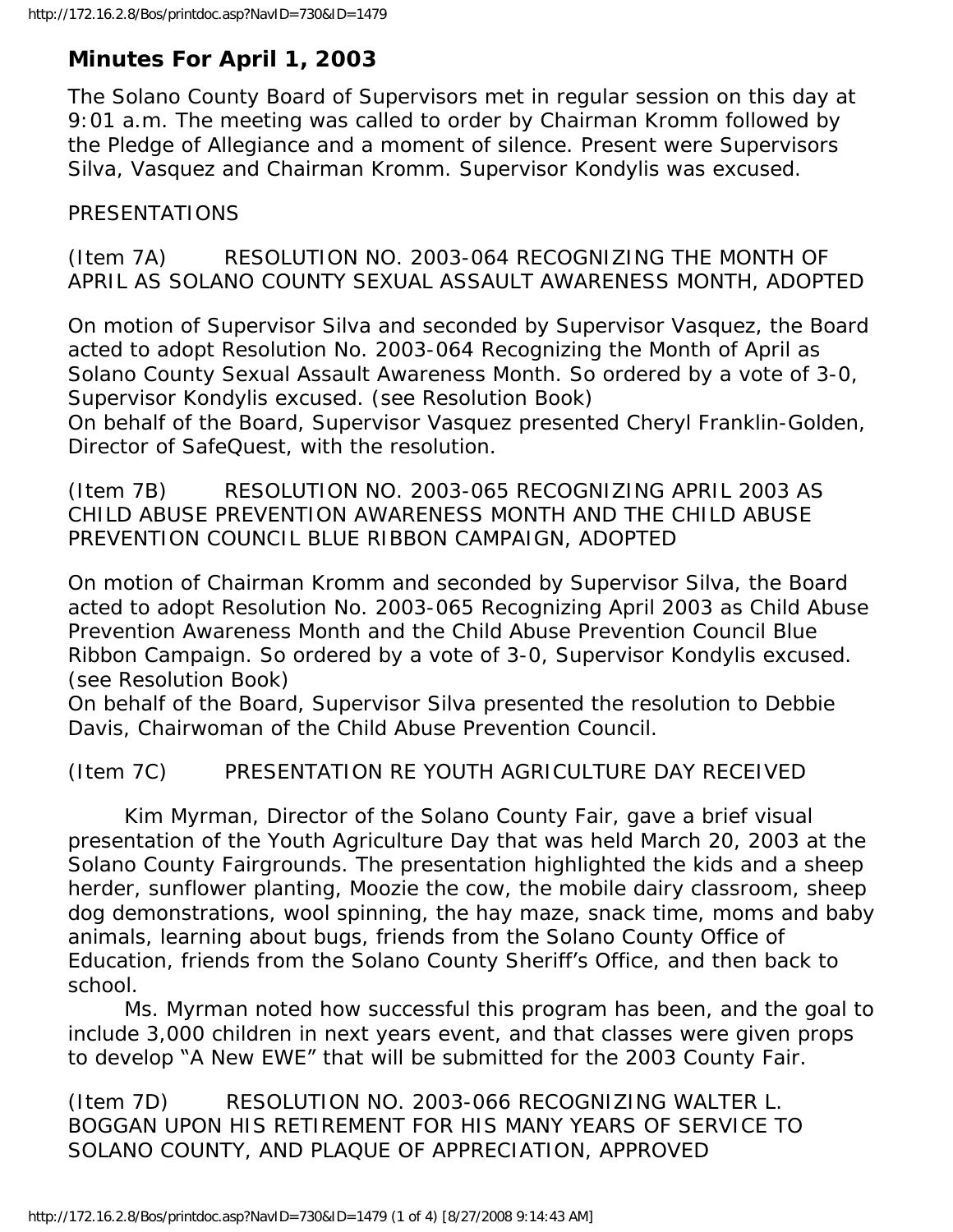On motion of Chairman Kromm and seconded by Supervisor Silva, the Board acted to adopt Resolution No. 2003-066. The Board further acted to authorize a Plaque of Appreciation for Walter L. Boggan. So ordered by a vote of 4-0. (see Resolution Book)

 On behalf of the Board, Chairman Kromm presented Mr. Boggan with Resolution No. 2003-066 and a Plaque of Appreciation honoring him upon his retirement after 28 years of service to Solano County as a Public Guardians Department.

### ADDITION TO THE AGENDA

### CLOSED SESSION FOR CONSIDERATION OF LABOR NEGOTIATION MATTERS

 On motion of Supervisor Silva and seconded by Vasquez, the Board acted to add a Closed Session to consider Labor Negotiations, all bargaining units, and to include units 6, 16 and the Deputy Sheriff's Association to the agenda. So ordered by a vote of 3-0, Supervisor Kondylis excused.

#### APPROVAL OF AGENDA

On motion of Supervisor Silva and seconded by Supervisor Vasquez, the Board acted to approve the submitted Agenda, incorporated herein by reference, with the following modifications:

 Closed Session Consideration of Labor negotiations for all units, 6, 16 and the DSA, added to the calendar.

So ordered by a vote of 3-0, Supervisor Kondylis excused.

#### CONSENT CALENDAR

On motion of Supervisor Silva and seconded by Supervisor Vasquez, the Board acted to approve the following Consent Calendar items by a vote 3-0, Supervisor Kondylis excused.

(Item 14) RESOLUTION NO. 2003-067 URGING THE CALIFORNIA PUBLIC UTILITIES COMMISSION TO REJECT THE IMPOSITION OF AN EXIT TAX ON ALTERNATIVE ENERGY SOURCES, adopted. (see Resolution Book)

(Item 15) AGREEMENT WITH BARNES & CLICK, INC. RE VALUATION SERVICES OF VALERO REFINERY, as outlined in the Agenda Submittal from County Counsel dated April 1, 2003, incorporated herein by reference, approved and County Administrator authorized to sign said contract and any amendments within 10% of the original contract on behalf of Solano County.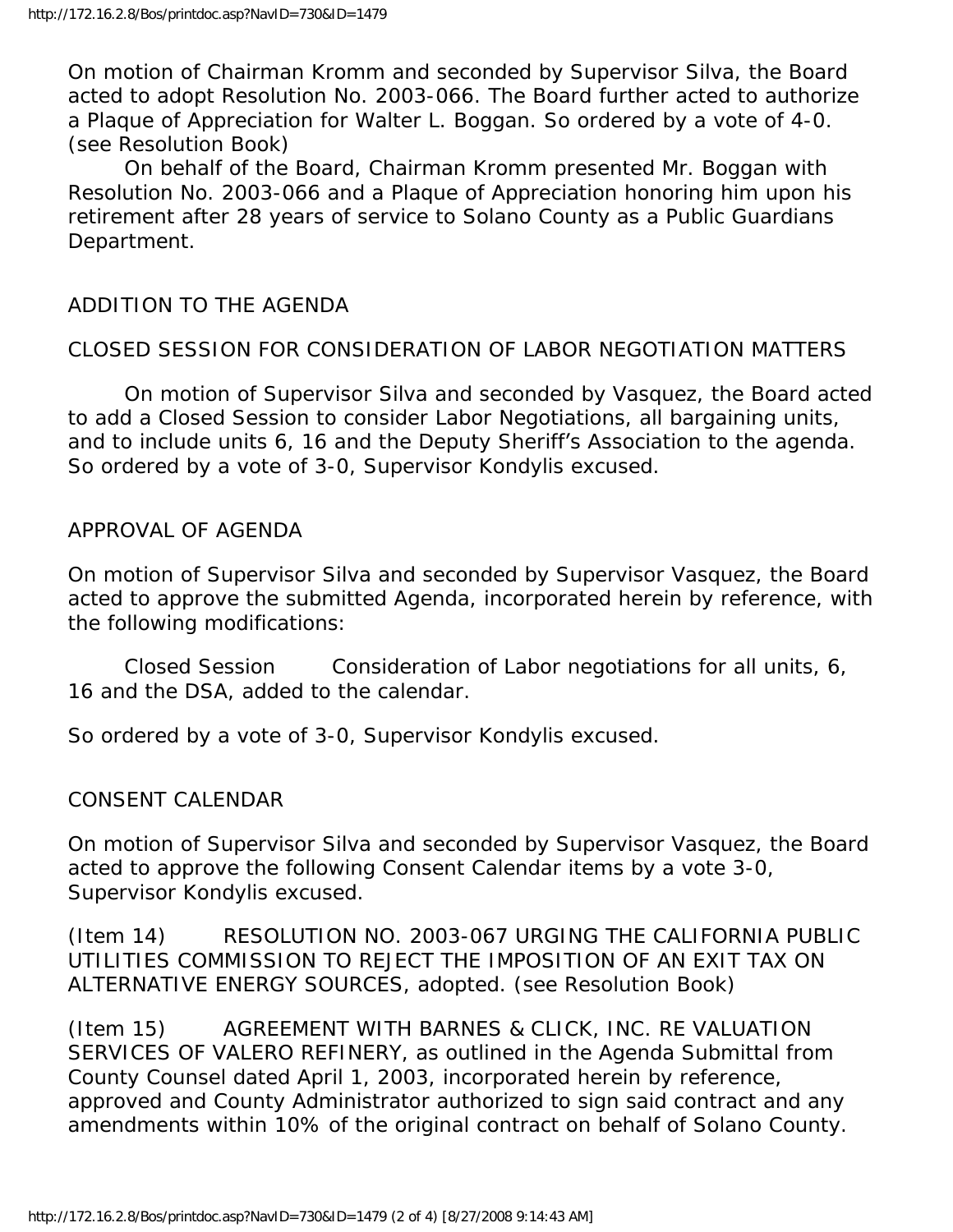(Item 16) AMENDMENT TO AGREEMENT FOR ADJUSTED SERVICES WITH URS OF SACRAMENTO RE COGENERATION PLANT EXPANSION PROJECT, as outlined in the Agenda Submittal from General Services dated April 1, 2003, incorporated herein by reference, approved and County Administrator authorized to sign said the Adjusted Services Authorization amendment on behalf of Solano County.

(Item 17) RESOLUTION NO. 2003-068 RENEWING DELEGATION OF INVESTMENT AUTHORITY TO THE TREASURER/TAX COLLECTOR/COUNTY CLERK, adopted. (see Resolution Book)

(Item 18) RESOLUTION NO. 2003-069 LOCAL ENFORCEMENT AGENCY GRANT APPLICATION (CALIFORNIA INTEGRATED WASTE MANAGEMENT), adopted. (see Resolution Book)

(Item 19) AMENDED AGREEMENT WITH VACAVILLE UNIFIED SCHOOL DISTRICT/LIBRARY DISTRICT RE LIBRARY SERVICES, as outlined in the Agenda Submittal from the Library dated April 1, 2003, incorporated herein by reference, approved and Chairman authorized to sign said contract on behalf of Solano County.

SPECIAL DISTRICTS GOVERNED BY THE BOARD OF SUPERVISORS:

Housing Authority

(Item 20) RESOLUTION APPROVING AND AUTHORIZING SUBMITTAL OF THE HOUSING AND URBAN DEVELOPMENT (HUD) BUDGET FOR THE SECTION 8 HOUSING PROGRAM FOR FY2003-04, approved

(Minutes regarding this matter of the Solano County Housing Authority are available at the Department of Environmental Management.)

## **ORDERS**

(Item 22) PRESENTATION OF SOLANO COUNTY'S GEOGRAPHIC INFORMATION SYSTEM (GIS), RECEIVED

 Chief Information Officer Ken Phillips briefly reviewed the information contained in the Agenda Submittal from his department dated April 1, 2003, incorporated herein by reference, regarding the Geographic Information System.

 Dan Mathis, GIS Coordinator Management Information Systems, reviewed a visual presentation, incorporated herein by reference, titled "Geographic Information Systems". The presentation began with Infrastructure – Hardware/Software; Assisting departments such as the Agricultural Commissioner, Health and Social Services, Emergency Medical Services, the Sheriff's Office, and the Office of Emergency Services. Mr. Mathis reviewed a scenario of an earthquake and showed the ways GIS can be used to assist.

There was a brief discussion of the future installation of aerial photos to